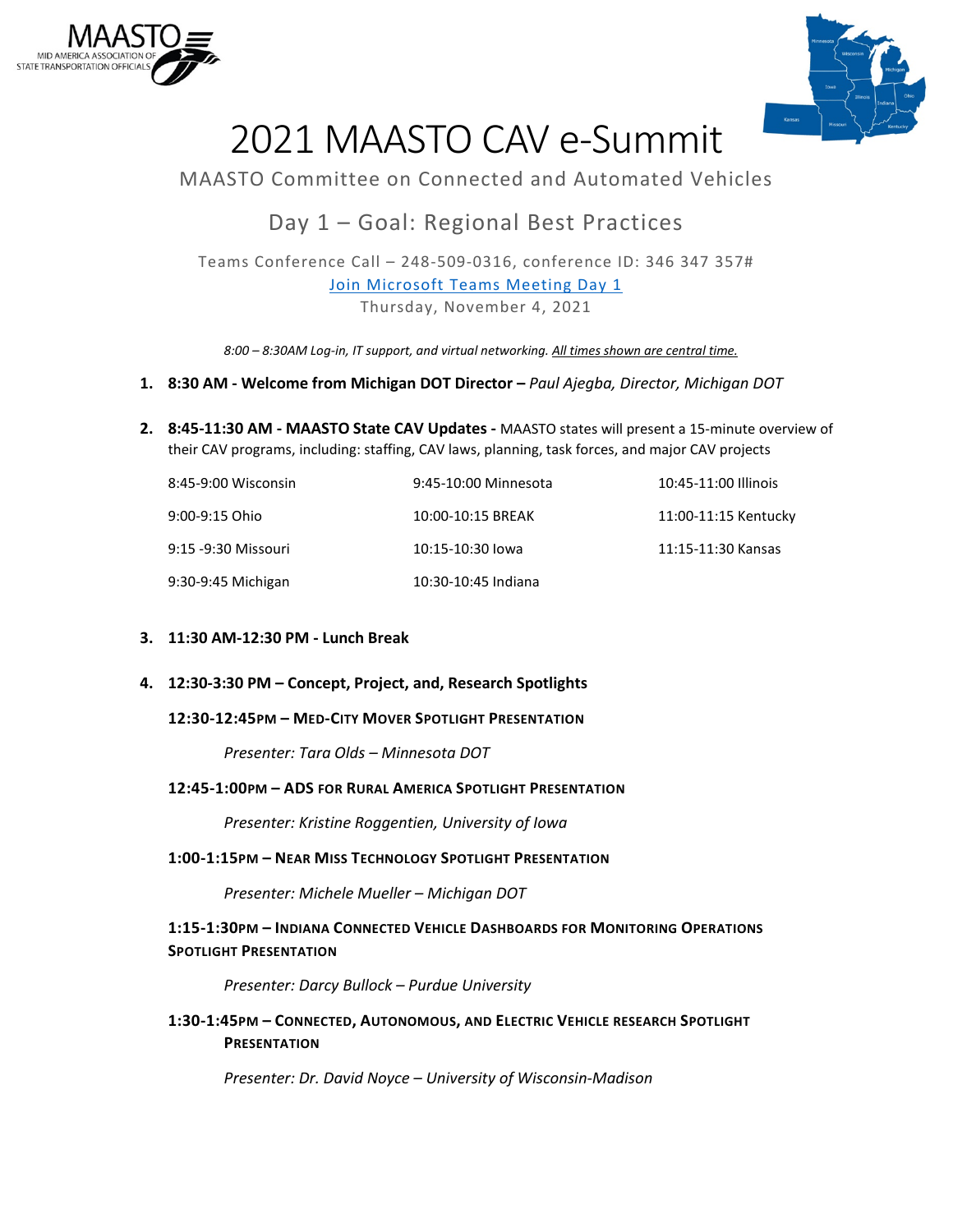#### **2:00-2:15PM – WISDOT BUREAU OF TRAFFIC OPERATIONS SPOTLIGHT PRESENTATION**

*Presenter: Anne Reshadi – Wisconsin DOT* 

#### **2:15-2:30PM – POLICY AND DESIGN GUIDELINES FOR CAVS – MIDSIZE MPOS**

*Presenter: Arnab Chakraborty, Lindsay Braun, Ouafa Benkraouda – University of Illinois* 

#### **2:30-2:45PM – CONNECTED CORRIDOR PROJECT SPOTLIGHT PRESENTATION**

*Presenter: Collin Castle- Michigan DOT*

## **2:45-3:00PM – IOWA CAV RESEARCH SPOTLIGHT PRESENTATION**

*Presenter: Neal Hawkins – Iowa State University* 

### **3:00-3:15PM – WORKFORCE READINESS RESEARCH SPOTLIGHT PRESENTATION**

*Presenter: Terni Fiorelli and Eric Paul Dennis – Center for Automotive Research* 

### **3:15-3:30PM – MOBILITY 4.0 SPOTLIGHT PRESENTATION**

*Presenter: Angeli Jayme and Jerry Quandt – University of Illinois – Urbana Champaign* 

**5. 3:30 PM Close Out**